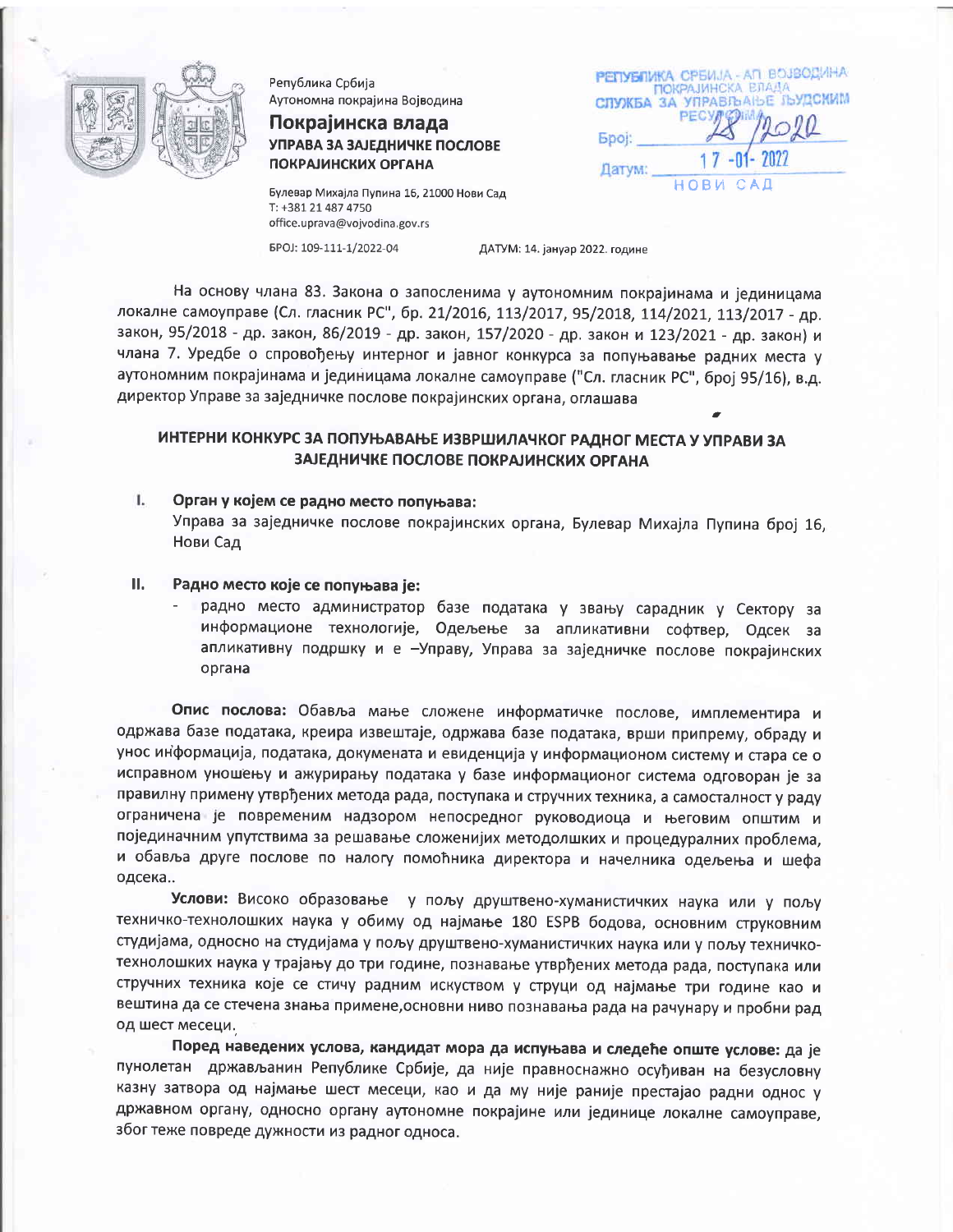## У изборном поступку проверавају се:

- познавање рада на рачунару уколико кандидат не приложи уверење о траженом нивоу оспособљености за рад на рачунару, провера ће се извршити практичним радом на рачунару;
- стручна знања из области рада на радном месту Закон о електронској управи  $\bullet$ ("Сл. гласник РС", бр. 41/2009, 95/2013 и 52/2019), Закон о електронском документу, електронској идентификацији и услугама од поверења у електронском пословању ("Сл. гласник РС", бр. 94/2017 и 52/2021) -писмени тест;
- $\bullet$ познавање области из делокруга рада Управе за заједничке послове покрајинских органа - Одлука о Управи за заједничке послове покрајинских органа ("Сл. лист АПВ", број: 10/2010, 22/2010, 19/2011 и 16/2014) - усмено кроз разговор са кандидатом;
- познавање вештина комуникације усмено, кроз разговор са кандидатом;

#### Ш. Место рада:

Нови Сад, Булевар Михајла Пупина број 16.

- IV. Рок за подношење пријаве на интерни конкурс је 8 дана од дана када је интерни конкурс оглашен. Рок почиње да тече од 17. јануара 2022. године и истиче 25. Јануара 2022. године.
- V. Лице које је задужено за давање обавештења о интерном конкурсу: Биљана Николић, телефон: 021/487-46-50.

### VI. Адреса на коју се подноси пријава за интерни конкурс:

Управа за заједничке послове покрајинских органа, Булевар Михајла Пупина број 16, Нови Сад - КОНКУРСНА КОМИСИЈА ЗА СПРОВОЂЕЊЕ ИНТЕРНОГ КОНКУРСА - са назнаком да се ради о пријави за интерни конкурс, за радно место администратор базе података у звању сарадник.

- VII. Датум оглашавања: 17. јануар 2022. године.
- VIII. Докази који се прилажу уз пријаву на интерни конкурс:
- $1.$ пријава која је својеручно потписана, са наведеном адресом за пријем поште, адресом електронске поште и бројем телефона;
- $2.$ биографија са наводима о досадашњем радном искуству;
- $3.$ фотокопија личне карте или испис очитане личне карте;
- 4. доказ о стручној спреми према условима (оригинал или оверена фотокопија);
- 5. оригинал или оверена фотокопија извода из матичне књиге рођених;
- 6. оригинал или оверена фотокопија уверења о држављанству Републике Србије, не старије од шест месеци
- 7. оригинал или оверена фотокопија уверења МУП-а да кандидат није правноснажно осуђиван на безусловну казну затвора од најмање шест месеци, не старије од шест месеци;
- 8. фотокопија доказа о најмање 3 године радног искуства у струци (потврда, решење и други акти којима се доказује на којим пословима, у ком периоду и са којом стручном спремом је стечено радно искуство);
- 9. оригинал или оверена фотокопија решења о распоређивању, односно решења да је службеник нераспоређен;
- $10.$ Образац I или Образац II-Изјава у којој се учесник интерног конкурса опредељује да ли ће сам прибавити доказе о чињеницама о којима се води службена евиденција или ће то орган учинити уместо њега;